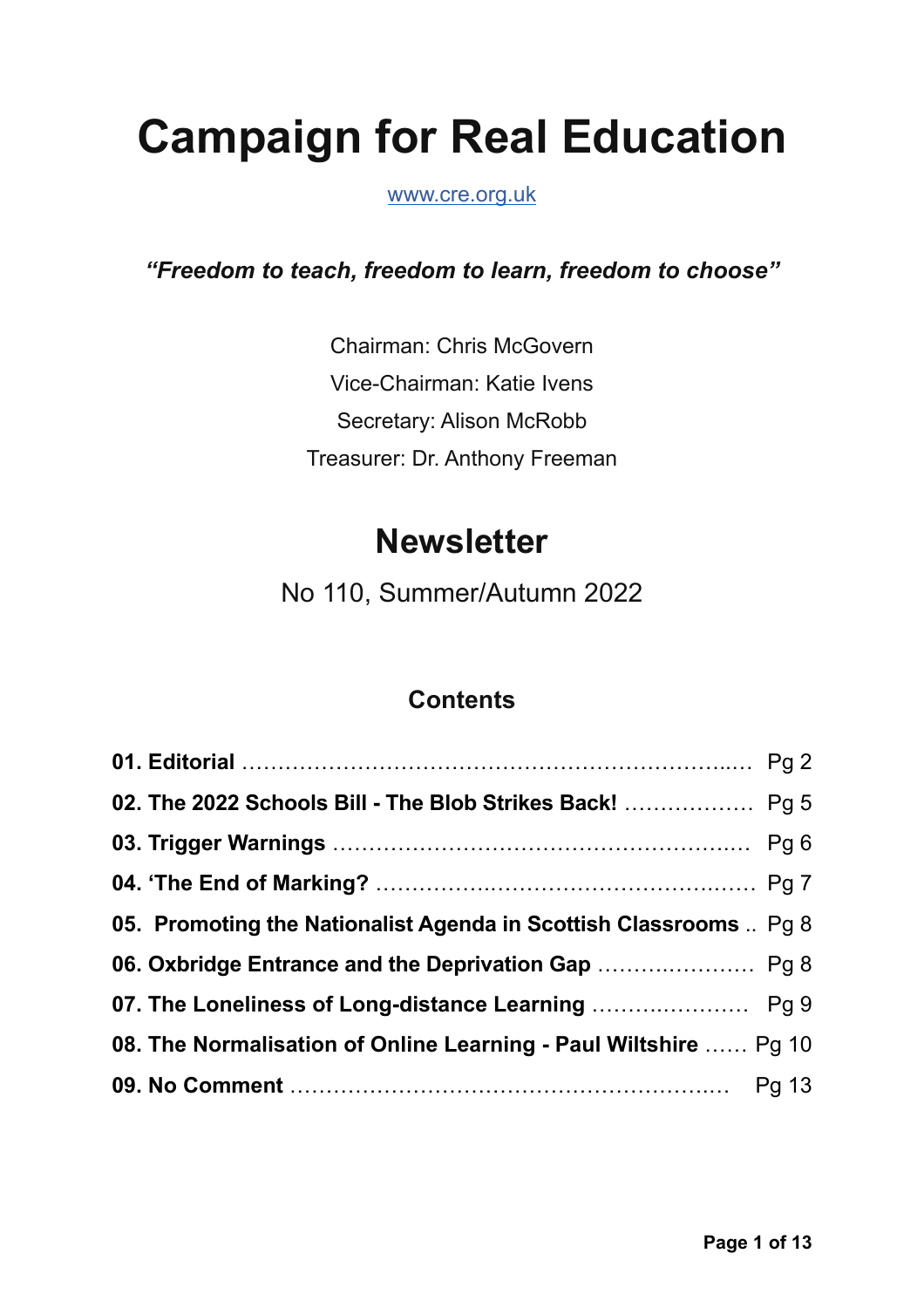#### **01. Editorial**

The Campaign for Real Education has long called for a Royal Commission to report on the state of education across the UK. This has not been forthcoming. The Times newspaper, however, has, commendably, taken the initiative by setting up its own commission of inquiry.

Its final report, published on June 15th, the commissioners conclude that our education system is failing on multiple fronts. This conclusion is endorsed by two former prime ministers and by ten former secretaries of state for education.

Coming from the architects of the failure, this endorsement is not necessarily reassuring. It is, nevertheless, a welcome recognition of reality and, indeed, an unintended affirmation of the CRE's position over several decades.

The full report can be read here:

[https://nuk-tnl-editorial-prod-staticassets.s3.amazonaws.com/2022/education](https://nuk-tnl-editorial-prod-staticassets.s3.amazonaws.com/2022/education-commission/Times%20Education%20Commission%20final%20report.pdf)[commission/Times%20Education%20Commission%20final%20report.pdf](https://nuk-tnl-editorial-prod-staticassets.s3.amazonaws.com/2022/education-commission/Times%20Education%20Commission%20final%20report.pdf)

The proposals of the Commission for improvement address some important educational issues. These include greater breadth within both the curriculum and the examination system. The need to expand and to improve vocational education is also accepted. In addition, there is recognition of the huge importance of early years leaning.

Less wise, perhaps, is the call for an extra fifty university campuses. We are already over-supplied with debt-burdened, under-employed graduates with degrees of little value. Equally, the commission's blind faith in digital technology, including a tablet for every child, lacks a sense of proportion. Many children are already addicted to their devices. Upping the dose is akin to prescribing a form of educational cocaine.

At times, too, the report is disingenuous. It boldly states, for example, that 3% is the Estimated rise in education spending from 2010 to 2025. It fails to add that in the preceding decades [1953-2009], spending on education increased by close to 900 per cent in real terms [Crawford, Emmerson and Tetlow, A survey of Public Spending in the UK, Institute for Fiscal Studies, 2009, p22].

This massive increase in educational spending appears to have been accompanied by a decline in educational standards. The report admits, though, that Estonia has achieved 'the best education system in Europe' and 'among the top countries in the world', 'Despite relatively low spending.'

The Commission's report takes up 96 pages in telling us how to improve our education system. Two words would have sufficed – "good teaching".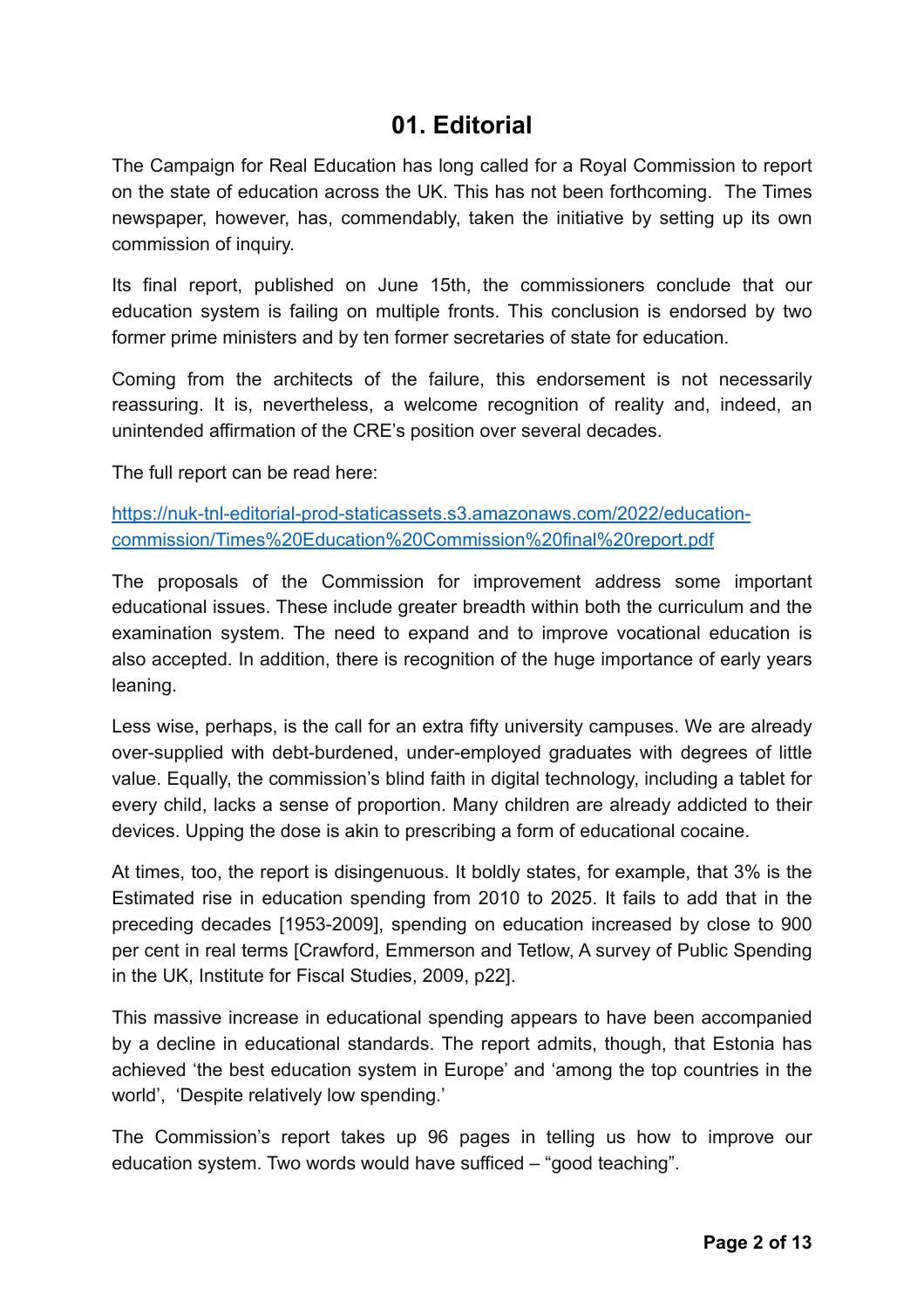The commission approach is an educational version of saturation bombing. Sometimes its report does, indeed, hit the target and that is to be welcomed. Too, often, though it is PR rhetoric that shines through in such platitudes as:

#### *No school is an island*

*It is much better for society to build stronger children than to repair broken men*

#### *You've got to have time to dream*

*For any society nothing matters more than the children, the seedcorn of its future*

*You don't excite people with lots and lots of facts*

*Adolescence is a time of profound change*

For a tired teacher facing a disruptive class of children on a Friday afternoon, such banalities are unlikely to be of much help. There is a sizeable gap between generating rhetoric for change and its classroom implementation. I recall a staff meeting at the end of the first week of my thirty-five years' teaching career. It was in a successful comprehensive school of two thousand pupils. My enlightened headteacher began the meeting by telling the assembled teacher something they all knew – "TGFF" [Thank God for Friday].

I am not sure that all twenty-three commissioners would understand that acronym but every teacher worth his or her salt, up and down the land, probably would. And that is the fatal flaw of the Times Report which describes itself as the 'broadest inquiry into education ever held in Britain.'

The educational background of the newspaper's twenty-three commissioners was not broad enough. Of the sixteen whose schooling the CRE has been able to ascertain, only one attended a state comprehensive school.

Three are products of state grammar schools. The remaining twelve commissioners, 75 per cent, were educated in private schools, including: Eton,

Westminster, Oxford High School for Girls, University College School and King's Canterbury. The 'Chairwoman' was a pupil at South Hampstead High School for Girls and the 'Deputy chairman' is an ex-Tonbridge School, boy.

Nor is breadth particularly evident in the universities attended by the commissioners unless one sees such breadth in having graduates from Cambridge as well as from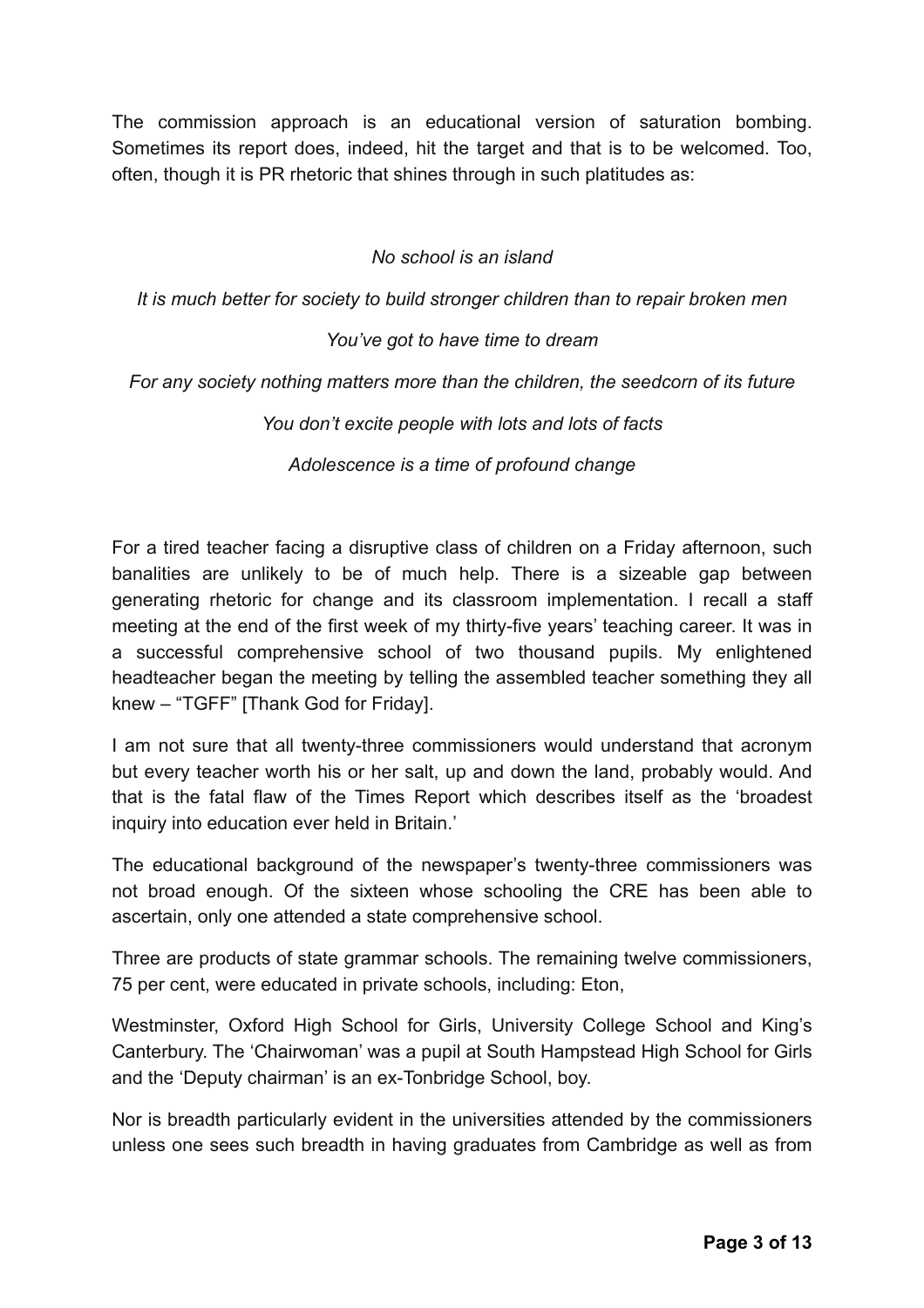Oxford. Of the sixteen commissioners whose university can be identified, six are graduates of the former and five of the latter.

Diversity of experience amongst members is important for any commission of inquiry and most of all, perhaps, for an inquiry into education. The Commission will argue that it has trawled very widely in seeking opinion.

It was unwise, however, to present conclusions from such a narrow base of commissioner experience. This is a shame because some of the conclusions of the Commission deserve serious consideration. Until you fully understand "TGFF", however, you will never be in in the best position to tell teachers where they are going wrong.

#### **Educational background of the 23 Times education commissioners**

- 1. Rachel Sylvester ['chairperson']: privately educated + Oxford
- 2. Sir Anthony Seldon ['vice-chairman']: privately educated +Oxford
- 3. Geoff Barton: unknown
- 4. Lord Bilimoria: privately funded school in India + Cambridge
- 5. Sarah-Jayne Blakemore: privately educated + Cambridge
- 6. Sir Damon Buffini: grammar school + Cambridge
- 7. Dame Sally Coates: unknown
- 8. Evelyn Forde: unknown
- 9. Kiran Gill: unknown
- 10. Robert Halfon: privately educated + Exeter
- 11. Lucy Heller: unknown
- 12. Tristram Hunt: privately educated + Cambridge
- 13. Lord Johnson of Marylebone: privately educated + Oxford
- 14. Paul Johnson: state comprehensive + Oxford
- 15. Lucy Kellaway: privately educated + Oxford
- 16. Baroness Lane-Fox: privately educated + Oxford
- 17. Anne Longfield: grammar school + Newcastle
- 18. Professor Heather McGregor: unknown + Newcastle
- 19. Amanda Melton: unknown + London
- 20. Sir Michael Morpurgo: privately educated+ London
- 21. Lord Rees of Ludlow: privately educated + Cambridge
- 22. Professor Dame Nancy Rothwell: grammar school + London
- 23. Sir Tim Smit: privately educated + Durham

#### **Summary**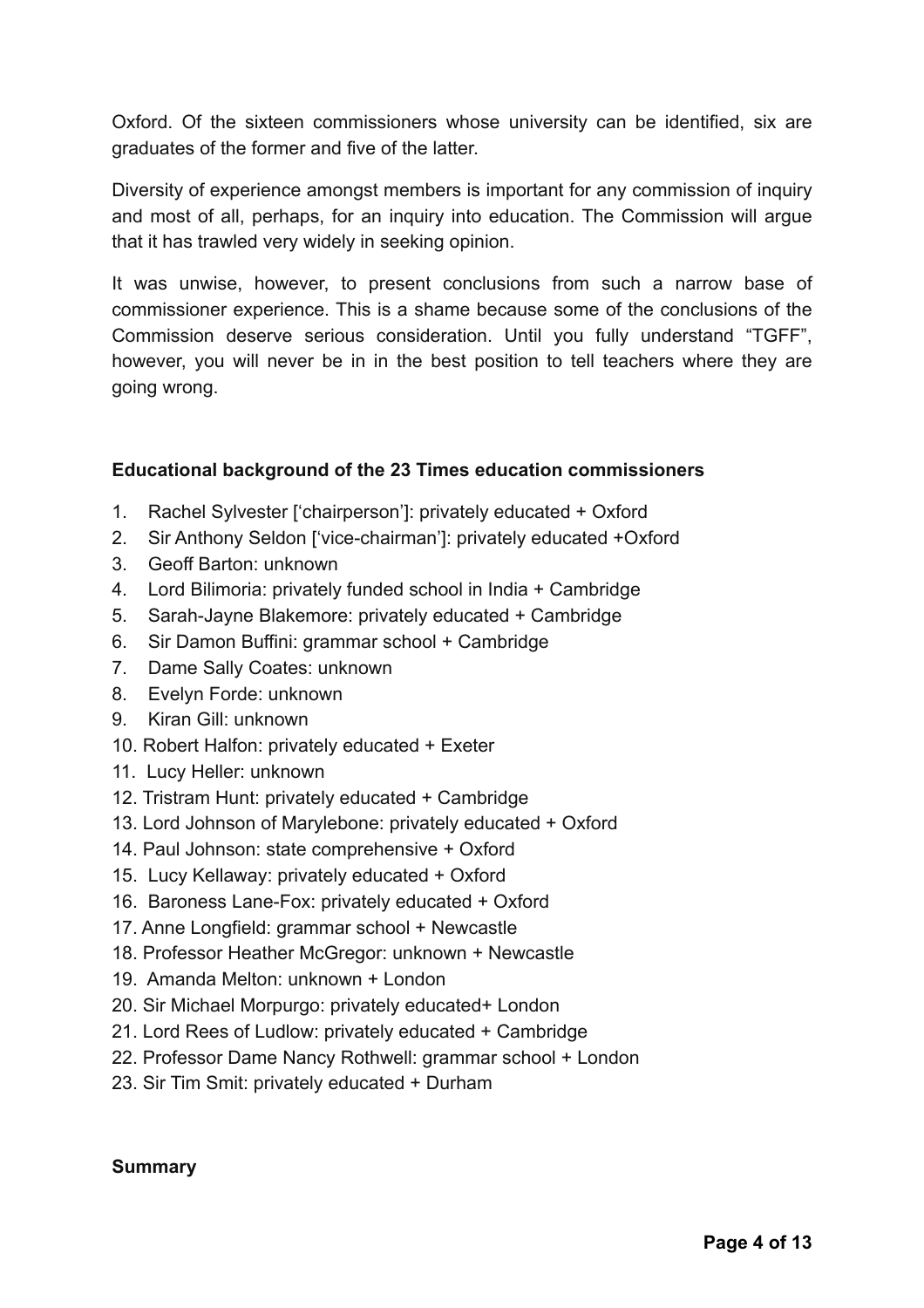7/23 [30%] Unknown schooling 1/16 [6%] State comprehensive 3/16 [19%] Grammar School 12/16 [75%] Privately educated 15/16 [94%] Private or grammar school.

Over several decade the Campaign for Real Education has raised concerns over the issues now being highlighted by The Times Commission. Belated and derivative as it may be in parts, we welcome the new report. What matter most, however, is not words but action. This will, ultimately, depend on the quality of teaching at all levels across our education system.

#### **Chris McGovern**

Chairman

## **02. The 2022 Schools Bill - the Blob Strikes Back!**

The 2022 Schools Bill has been introduced into Parliament through the House of Lords. Its full title is:

*A Bill To Make provision for the regulation of Academies; about school and local education funding; about the attendance of children at school; about the regulation of independent educational institutions; about teacher misconduct; and for connected purposes*

The text of the Bill is very important and deserves close scrutiny. In its current form it will undermine the partial decentralisation of our school system that has been brought about by the academy/free school programme. Under the guise of extending this programme to all schools, the bill transfers real power to the Department for Education. Academies/free schools currently have a large measure of control over their curriculum, their admissions, their staffing and their spending. The Bill transfers ultimate authority for these key areas of school management to the Department.

Even former Education Secretary, Lord Baker, a prime mover in creating the educational shambles we see around us today, has been able to spot the Blob's power grab. He told the Lords that it was 'quite amazing' that ministers had agree to some of the Bill's provisions.

It is a law as immutable as that defining gravity that in educational debate the educational establishment, the so-called 'Blob', always wins. Small wonder, then, that our education system continues to fall into an abyss of widespread underperformance.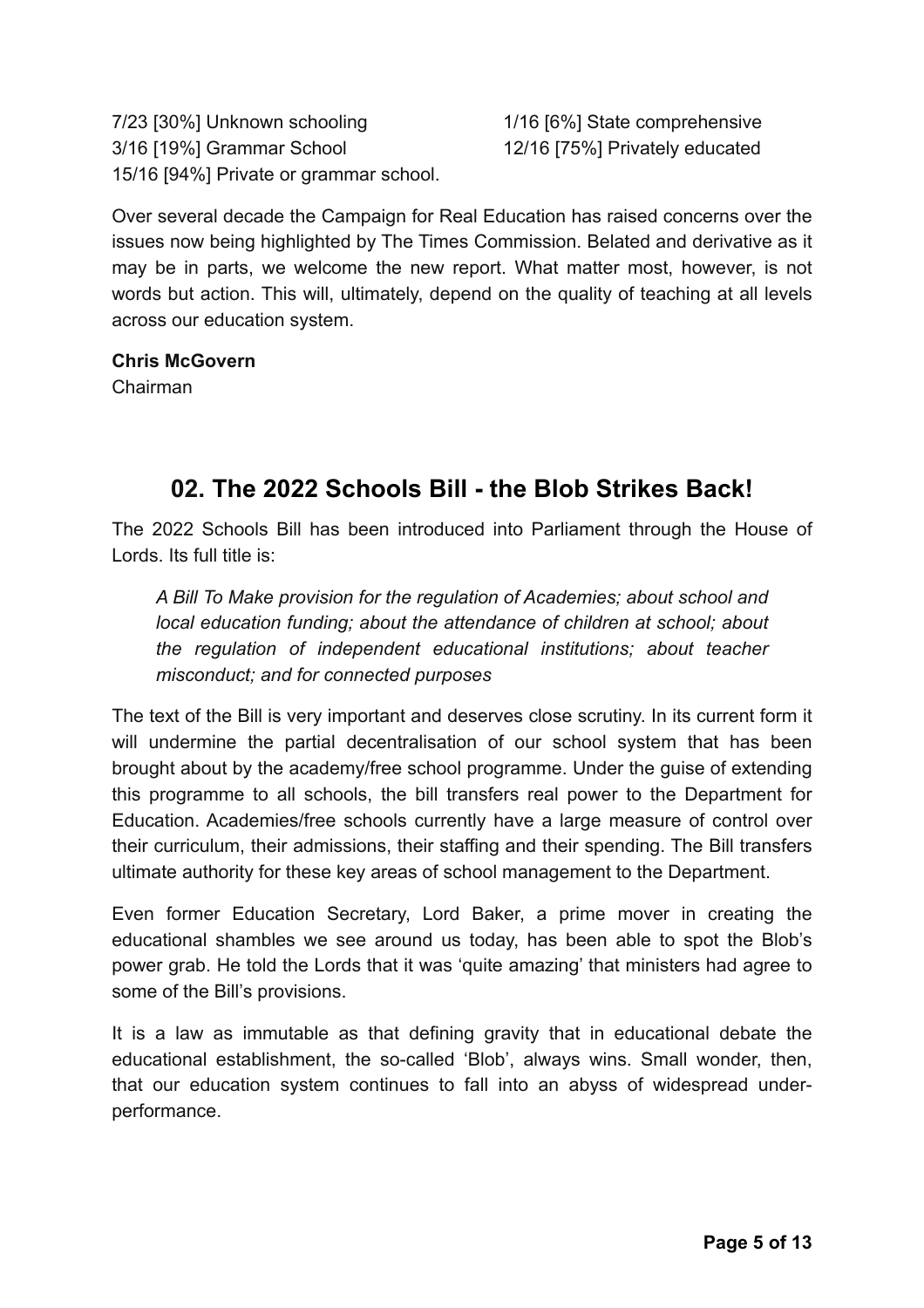## **03. Trigger Warnings**

A number of woke-addicted universities are publishing trigger warnings to students about course content. Archaeology students at York University, for example, have been warned that they may not be able to cope when they come across images of bones and human remains. They will, presumably, be able to opt out of those parts of the course and/or receive counselling.

English literature courses are blighted most of all, though, with some universities attaching trigger warning to Shakespeare, Austen, Dickens, and a host of other writers.

Such warnings do not infantilise young adults as some commentators claim.

<https://www.lbc.co.uk/news/archaeology-students-trigger-warning-dead-bodies/>

Infants traditionally survive and thrive on been exposed to far tougher material, via fairy tales.

Murder, torture, decapitation and cannibalism were all fair game for the Brothers Grimm. A giant seeks to kill beanstalk-Jack in order to make bread from his bones.

Hansel and Gretel meet up with a cannibalistic witch and, in Little Red Riding Hood, poor granny is eaten alive by a wolf. Nor are these the most horror-laden tales.

Is it cruel to present such tales to infants? Our educational establishment seems to think so. These age-old stories are now being diluted and sanitised to make them politically correct and woke.

The whole point of them, however, and, indeed, of nursery rhymes, is to introduce children to the good and evil in the world, to prepare them for life. They are the best trigger warnings of all.

Knowledge of the Brothers Grimm should, perhaps, be added to university entrance requirements and they should, certainly, be read at both home and at school.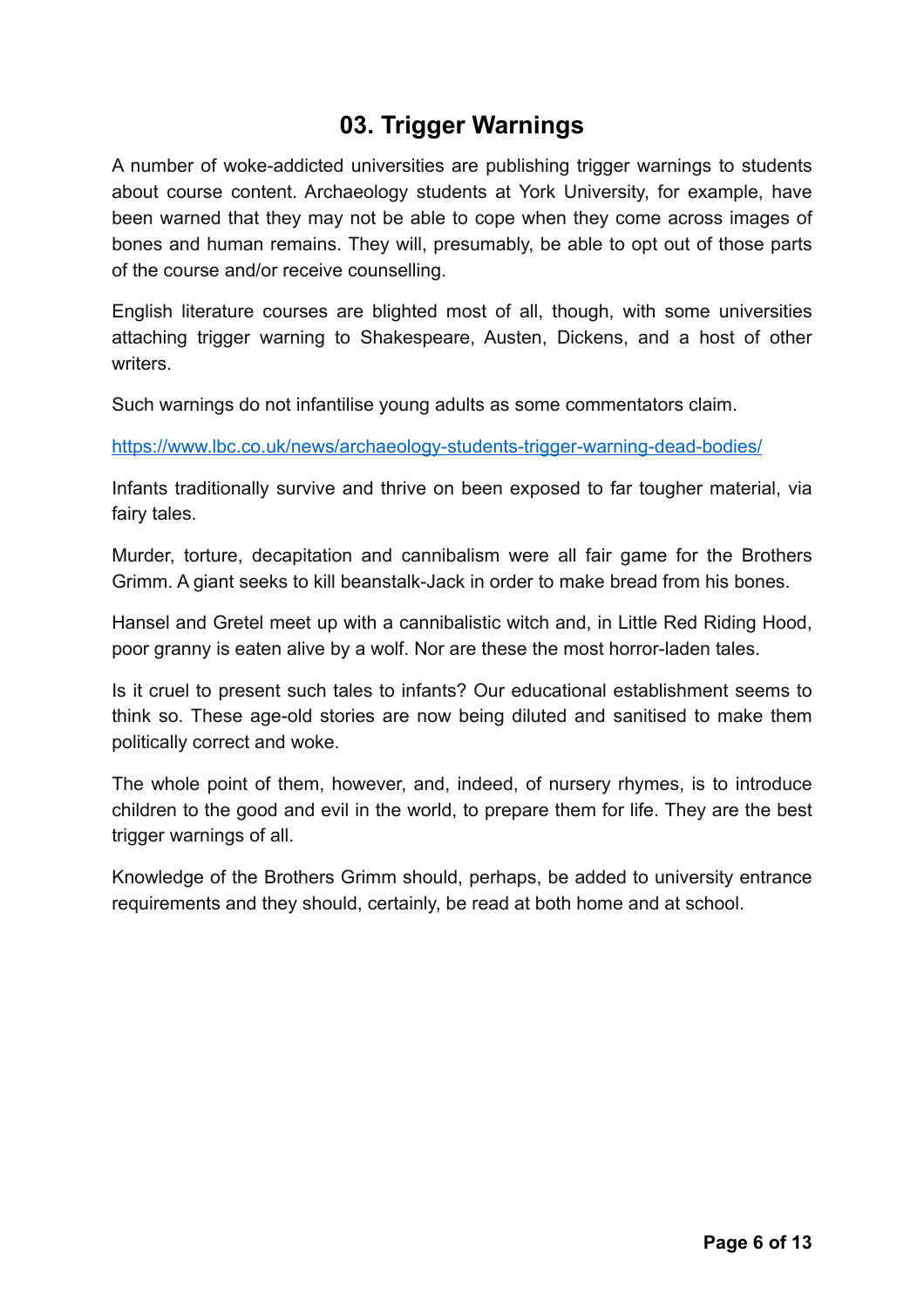## **04. 'The End of Marking?**

Only 42 per cent of teachers now mark pupils' work. This is the finding of research by Teacher Tapp, a daily survey app for teachers. The figure represents a significant fall compared to 2018 when 61 per cent of teachers claimed to mark pupils' work. The fall at secondary level between 2018 and 2022 is even more dramatic – from 71 per cent to 41 per cent.

[https://www.dailymail.co.uk/news/article-10907707/Schools-scrapping-marking](https://www.dailymail.co.uk/news/article-10907707/Schools-scrapping-marking-policies-fears-work-burden-staff.html)[policies-fears-work-burden-staff.html](https://www.dailymail.co.uk/news/article-10907707/Schools-scrapping-marking-policies-fears-work-burden-staff.html)

One of its teachers explained that pupils had been "learning about the importance of breaking down gender stereotypes" and "we'd love everyone to get involved." The school has claimed, rather disingenuously, that its show of solidarity for events in Spain was pupil-generated.

In a statement quoted in news reports in the UK and in a number of countries overseas, the CRE observed that adults were 'foisting their own anxieties on to children', who should simply be taught to treat others as they would want to be treated themselves.

[https://news-24.fr/lecole-ecossaise-demande-aux-garcons-et-aux-enseignants-de](https://news-24.fr/lecole-ecossaise-demande-aux-garcons-et-aux-enseignants-de-porter-des-jupes-pendant-une-journee-dessine-flak/)[porter-des-jupes-pendant-une-journee-dessine-flak/](https://news-24.fr/lecole-ecossaise-demande-aux-garcons-et-aux-enseignants-de-porter-des-jupes-pendant-une-journee-dessine-flak/)

Neil Oliver, the well-known Scottish TV presenter and journalist, told *The Sunday Times*:

Education standards in Scotland are falling faster than a piano tipped out of a window and yet, rather than focus on giving pupils the skills they need in life, agitators, grifters and troublemakers prefer petty virtue-signalling at children's expense.

I've said it before and I'll say it again: leave the children alone.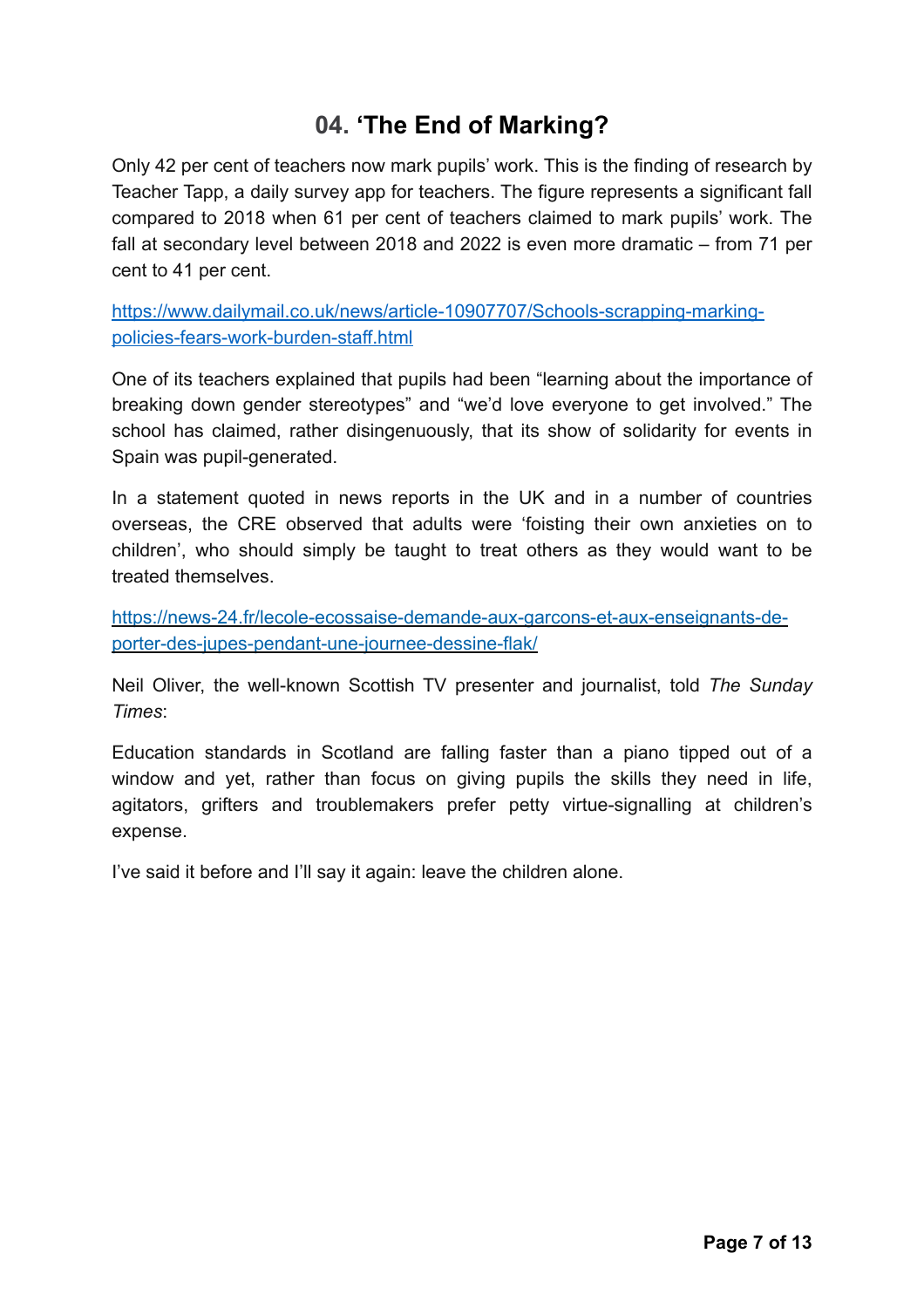#### **05. Promoting the Nationalist Agenda in Scottish Classrooms**

A 34-page study aid, issued by North Lanarkshire council and being promoted in Scottish schools has been condemned as, in effect, little more than SNP political propaganda. Lindsay Paterson, professor of education policy at Edinburgh University has concluded that:

*The information gives a very biased view of the way in which the Scottish government, the Scottish parliament and Scottish democracy work. It is so one-sided as to be seriously misleading and ought not to be used for teaching in any educational institution.*

[https://www.thetimes.co.uk/article/expert-condemns-pro-independence-study-aid](https://www.thetimes.co.uk/article/expert-condemns-pro-independence-study-aid-with-16-photos-of-nicola-sturgeon-and-other-snp-politicians-btzzbtlft)[with-16-photos-of-nicola-sturgeon-and-other-snp-politicians-btzzbtlft](https://www.thetimes.co.uk/article/expert-condemns-pro-independence-study-aid-with-16-photos-of-nicola-sturgeon-and-other-snp-politicians-btzzbtlft)

The 'modern studies' booklet for first year secondary pupils presents a number of nationalist slogans and sixteen photographs of Nicola Sturgeon, Scotland's First Minister and other SNP politicians. This is 'balanced' by single picture of a Labour politician.

Meanwhile, Education Scotland, an executive agency of the Scottish government, has recruited the Loch Ness Monster to promote the nationalist message. Educational materials sent to Scottish schools teach children that the monster is a symbol of British domination and control over Scotland.

[https://www.thetimes.co.uk/article/nessie-is-symbol-of-british-control-pupils-will-be](https://www.thetimes.co.uk/article/nessie-is-symbol-of-british-control-pupils-will-be-told-zqp5v6c9b)[told-zqp5v6c9b](https://www.thetimes.co.uk/article/nessie-is-symbol-of-british-control-pupils-will-be-told-zqp5v6c9b)

## **06. Oxbridge Entrance and the Deprivation Gap**

The CRE has long argued that entry to our leading universities should be based on merit and not on meeting targets for social engineering. Discriminating against independent schools in order to boost state school intake is unfair and short-sighted. It is also likely to be damaging to our economy if better educated young people pursue higher education and employment overseas.

Access to a good state school is, in any case, mostly based on the ability of parents to purchase a house in the catchment area of that school. Selection on the basis of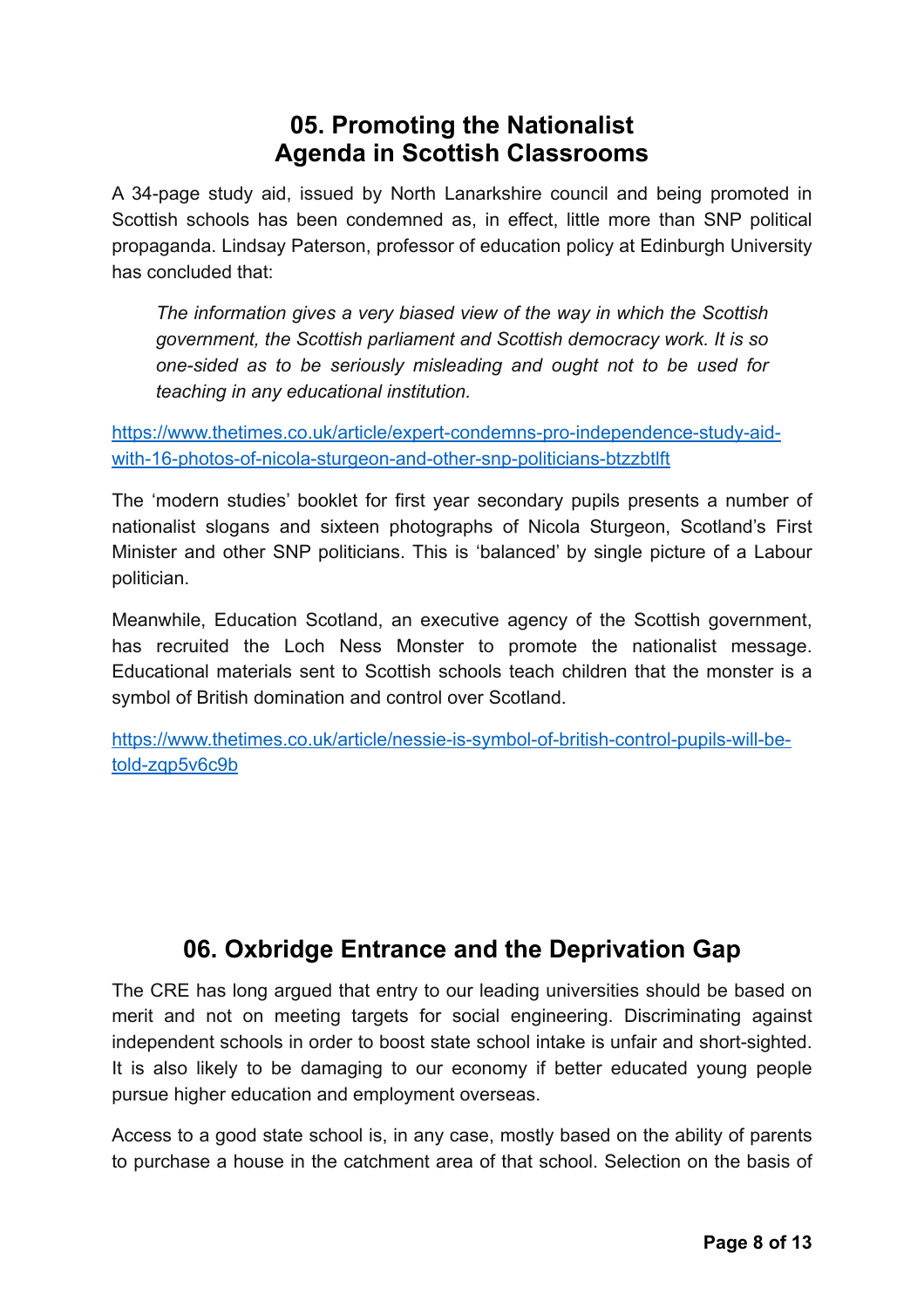income determines access to state schools as much as it does to independent schools. The better-off also benefit from the fact that most surviving grammar schools are in affluent areas.

Cambridge Vice-Chancellor, Stephen Toope, has indicated that at his university there will be a continuing reduction of independent school entrants. Oxford has the same intention. At Cambridge, state school intake increased from 62.3 per cent to 70 per cent between 2015 and 2020 and from 55.6 per cent to 68.7 per cent at Oxford.

It is no longer possible for A-level results to pick out the most able pupils. 44 per cent are now graded at the A-A\* level. This makes it much easier for universities to increase their intake of state school pupils. In terms of 'social justice', however, discriminating in favour of state schools makes little, if any difference. Only better teaching and consequent higher standards in deprived areas will attain that goal.

The deprivation gap within the state sector is far wider than the gap between good state schools and independent schools. Over the past eight years, for example, Salford in the North-West sent eight pupils to Oxbridge and Sandwell in the West Midlands sent just five.

<https://www.mirror.co.uk/news/uk-news/children-deprived-areas-let-down-26508893>

## **07. The Loneliness of Long-Distance Learning**

A survey of over 10,000 students, carried out by the Higher Education Policy Institute, has discovered some highly concerning data regarding the mental health of these young adults. 59 per cent admitted that they are lonely most of the time, all of the time, or at least once a week. Of these, around 25 per cent feel lonely most or all of the time compared to 5 per cent of the general population.

This data has appeared against a background of only 35 per cent of students saying their course was good or very good value for money. The deployment of online teaching during the pandemic has continued widely although 'lockdown' came to an end some months ago.

Writing as a concerned parent, in the next article, Paul Wiltshire lifts the lid on what is going on.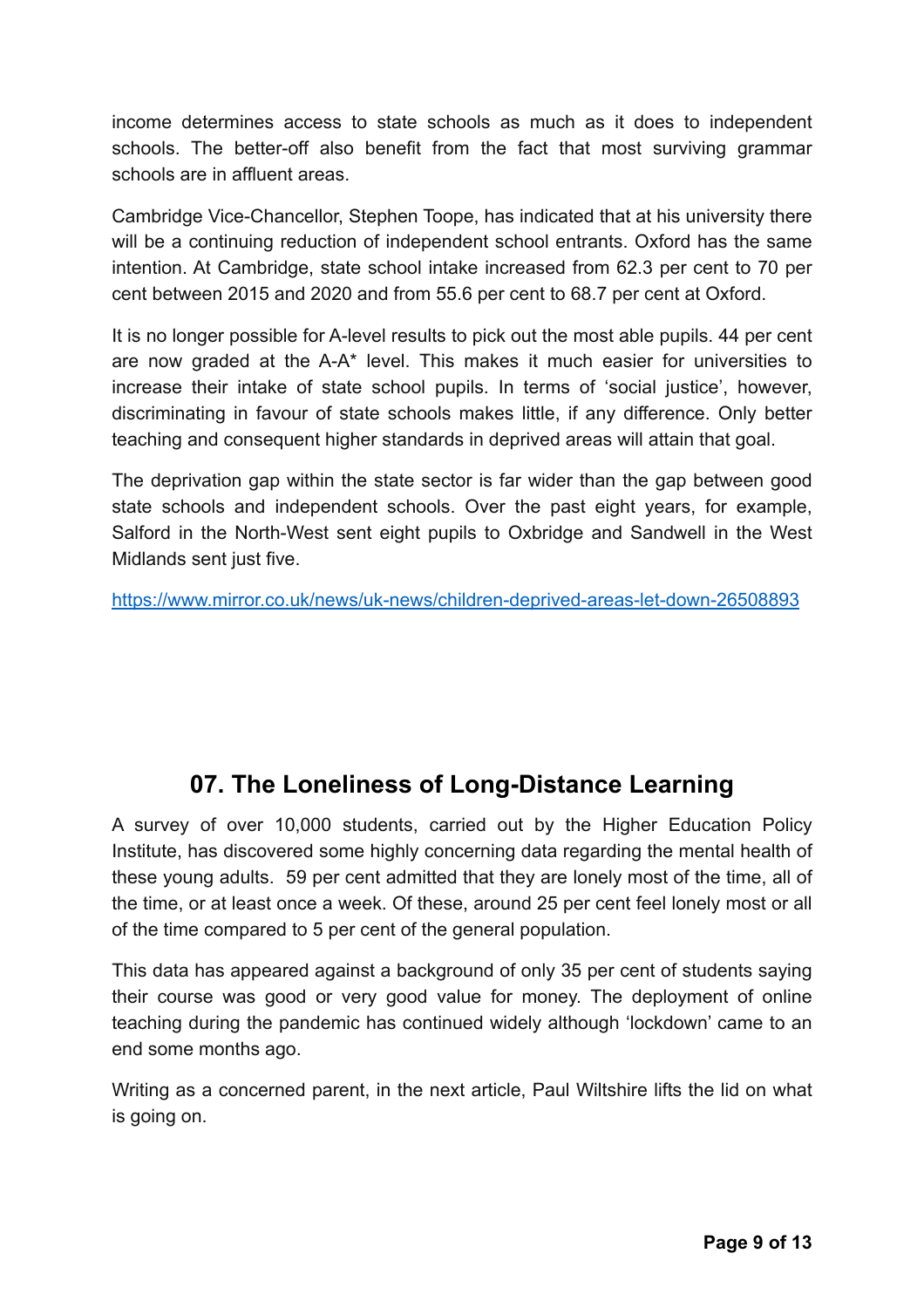#### **08. Universities Are Attempting To Normalise Online Teaching Post-Covid – and They Are Winning**

#### **Paul Wiltshire - Parent**

Two of my sons are at universities that announced in July 21, that despite the fact that Covid restrictions did not prohibit face-to-face teaching, they were going to be sticking with online lectures.

I immediately suspected that this wasn't just a sensible excess of Covid caution, as was being suggested, but was more a bid for a permanent change to an online teaching delivery method.

I quickly discovered that my son's experience was far from isolated, and that the vast majority of universities were making similar decisions to continue to deliver substantial levels of online teaching.

What has followed has been a 9-month campaign where I have attempted to raise awareness of the issue to those in power.

From a standing start, when I knew precious little about UK University governance, I can now claim to be the only person in the UK who has read several times all of the information on the 146 university websites regarding their post-pandemic teaching intentions, have compiled several research data based on my findings, have carried out extensive mystery shops posing as a prospective student, read all the media articles on this issue, contributed to many national articles myself and interacted with numerous other 'players' in this field.

[https://www.telegraph.co.uk/news/2022/02/04/university-fat-cats-have-abandoned](https://www.telegraph.co.uk/news/2022/02/04/university-fat-cats-have-abandoned-students/)[students/](https://www.telegraph.co.uk/news/2022/02/04/university-fat-cats-have-abandoned-students/)

[https://www.telegraph.co.uk/news/2022/04/01/universities-still-teaching-online-amid](https://www.telegraph.co.uk/news/2022/04/01/universities-still-teaching-online-amid-pressure-transparent/)[pressure-transparent/](https://www.telegraph.co.uk/news/2022/04/01/universities-still-teaching-online-amid-pressure-transparent/)

The outcome of this 'battle' will have profound effects on our whole society's perception of how education should be delivered, not just Universities.

If we cross the Rubicon whereby, we accept that online teaching at university has equivalence and is interchangeable with face-to-face teaching, then it won't only affect university education, it will seep through to all areas of education.

Why bother having a 'real' teacher in any form of education if you can have virtual one via a screen? Yet I, and other campaigners, have so far failed to 'lay a finger' on those Universities intent on staying substantially online.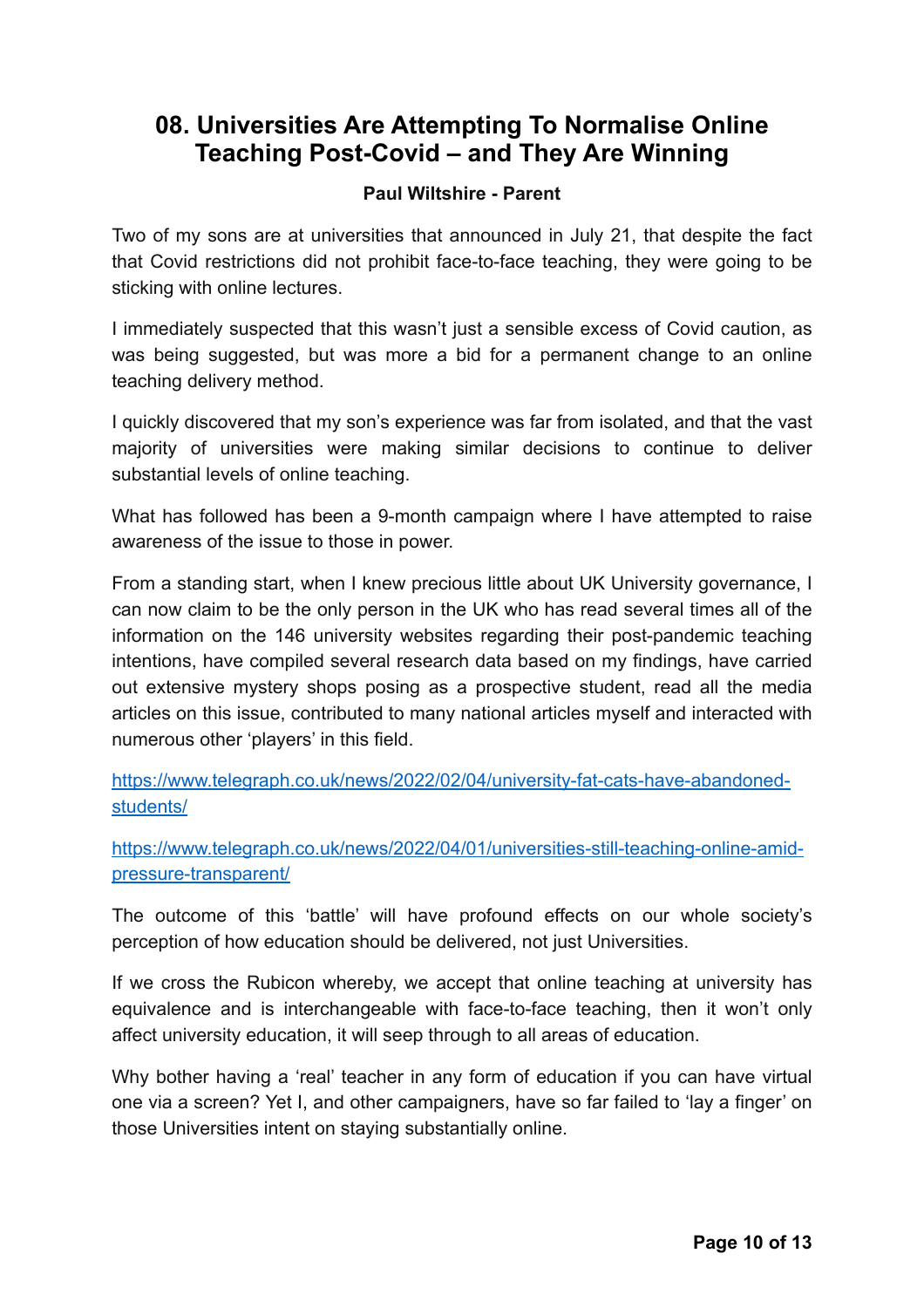The Universities are winning because they are being allowed to hide what is really going on. From my regular sweep of the 146 UK University websites, I would estimate that around 70-80% of universities are delivering some form of blended learning, which involves online teaching to a certain extent.

But this is only based on the general, vague and often misleading data which is all that is being made available; there is no detailed course-by-course data about whether a current or prospective student can expect online teaching or face-to-face on their particular course and to what extent.

I have presented this research time and time again to the Office for Students, Department for Education, Education Select Committee and Government ministers, yet none of them has done anything about it. How on earth can it be acceptable that students as consumers are expected to pay £28k for a three-year course, yet the Universities feel no obligation or duty to actually let them know what service they can expect and are instead actively denying them the ability to make an informed choice.

The Universities know that if they give prospective students the ability to make an informed choice, via UCAS, that clearly differentiates between those courses delivered largely online, and those fully face-to-face, then those students, particularly when helped and advised by their parents, are going to overwhelmingly choose fully face-to-face.Thus is why Universities are avoiding transparency at all costs, and they are being allowed to do so.

In January of this year it was announced in The Times that Nadhim Zahawi was indeed going to force Universities to be transparent about online teaching, but since then nothing has been done, and it is now becoming too late for the 2022-2023 intake. My theory is that even when he made these comments, he already knew that this would be too much of a battle with universities to ever achieve it and had no intention of following through on his rhetoric.

And what about the existing students who signed up to their courses prior to Covid, or during Covid lockdowns, when there was actually nothing on university websites that gave them any indication whatsoever that they should not expect a full return to face-to-face teaching when restrictions were lifted?

They have had no choice at all when Universities unilaterally decided to stay online on Sept 21. Their consumer rights, to receive the fully face-to-face service they signed up for, have been completely ignored. They have been told that their remedy lies with the Office of the Independent Adjudicator complaint process, but this process often takes a whole academic year before reaching a decision, and not a single complaint by any student relating to this issue for academic year 2021-2022 has yet been decided.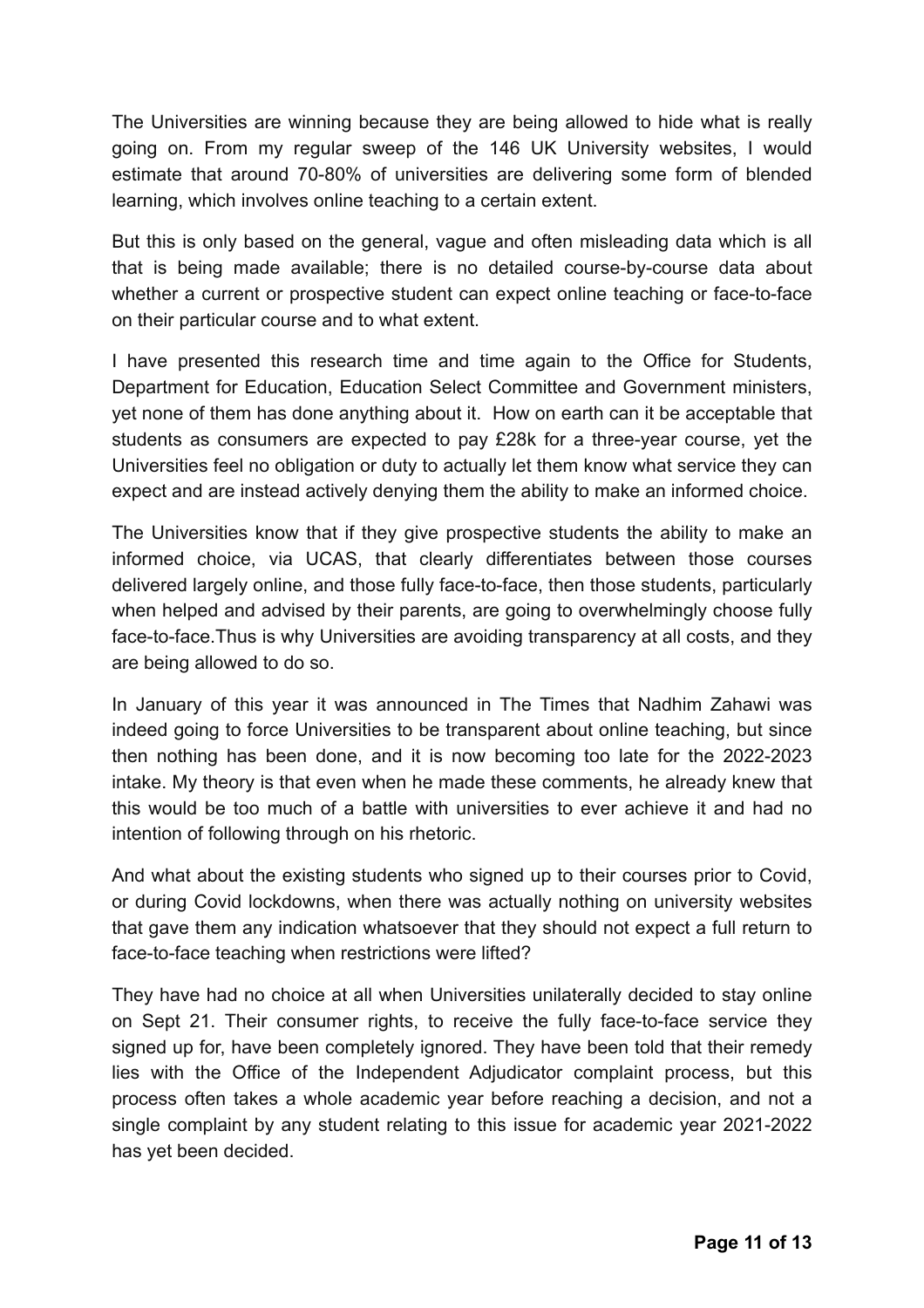This is hardly the remedy required, then, to resolve this issue that is affecting around one million students.

The Office for Students has announced a review into Blended Learning that won't be released until this Summer. Since the start of the pandemic, the Office for Students have been very sympathetic, bordering on being actively supportive of the notion being spread by Universities UK, the Russell Group, University Alliance etc, that online teaching is somehow progressive, efficient, convenient and is the future.

I am fearful therefore that rather than this report being an expose of the lack of transparency and the questionable overall quality of online teaching and detriment to the overall student experience, it will actually be an Instruction Manual for how Universities can stay online as it suits them and with the Office for Students full endorsement.

And the announcement of this report is being used by the politicians, most recently Michelle Donelan, as an excuse to continue to do absolutely nothing themselves about this problem.

But whatever way online teaching is 'dressed-up' by its advocates, it involves young adults being confined to their bedrooms, alone and isolated, often watching lectures in batches at irregular hours. Nobody is ever going to convince me that this is a good thing for their education or their overall well-being.

Wider society needs to take this issue seriously. The prophetic quote below, from over 100 years ago, about a dystopian future where humans live alone in pods and only interact via screens, serves as a warning to us that we shouldn't blindly take a one-way ticket into this new normal.

 *"Then she switched off her correspondents, for it was time to deliver her lecture on Australian music.* 

*The clumsy system of public gatherings had been long since abandoned; neither Vashti nor her audience stirred from their rooms.* 

*Seated in her armchair she spoke, while they in their armchairs heard her, fairly well, and saw her, fairly well"*

*EM Forster - The Machine Stops 1909*